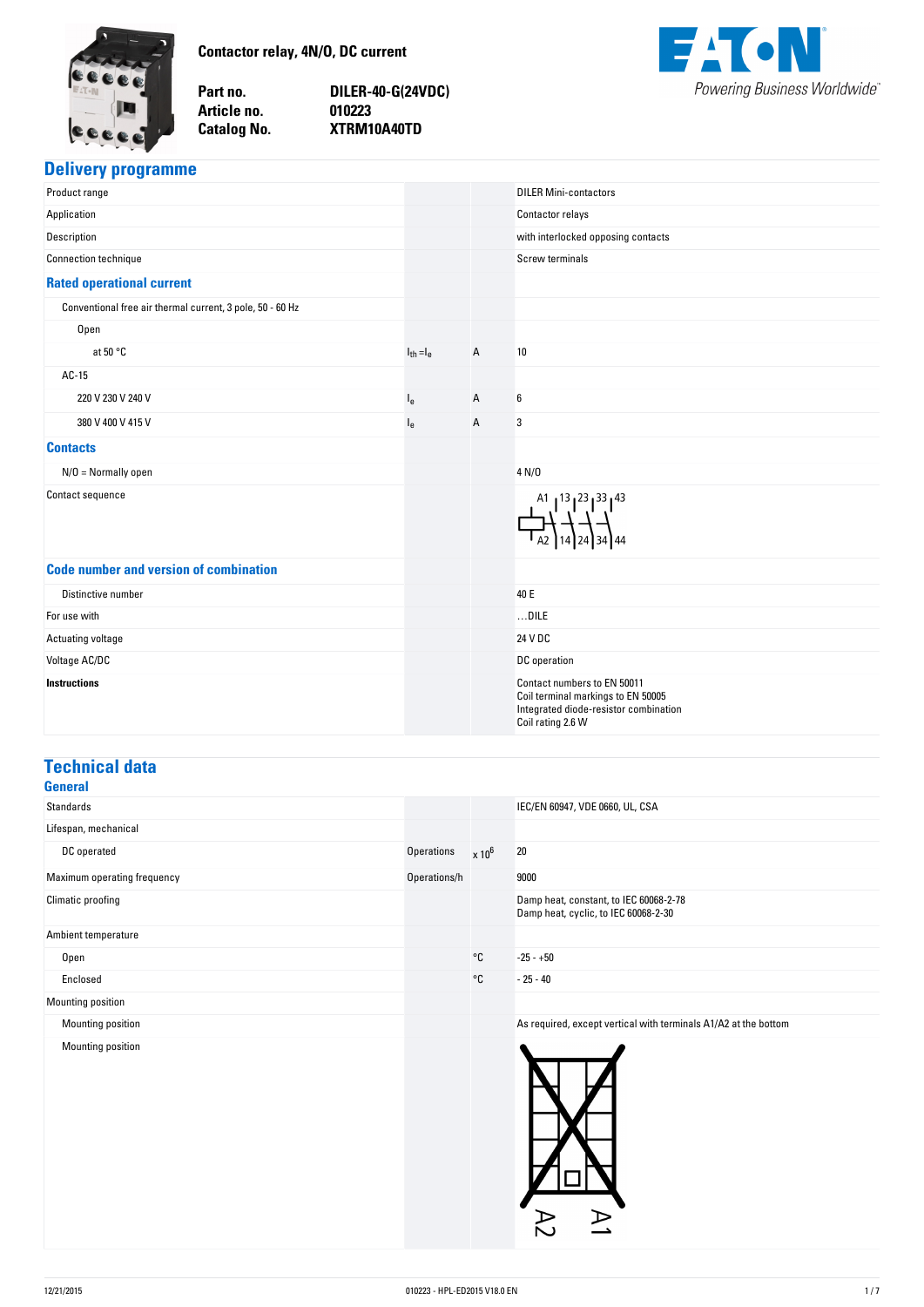| Mechanical shock resistance (IEC/EN 60068-2-27)                                               |                           |                 |                                                                                                                                |
|-----------------------------------------------------------------------------------------------|---------------------------|-----------------|--------------------------------------------------------------------------------------------------------------------------------|
| Half-sinusoidal shock, 10 ms                                                                  |                           |                 |                                                                                                                                |
| Basic unit with auxiliary contact module                                                      |                           | g               |                                                                                                                                |
| N/O contact                                                                                   |                           | g               | 10                                                                                                                             |
| N/C contact                                                                                   |                           | g               | 8                                                                                                                              |
| Degree of Protection                                                                          |                           |                 | <b>IP20</b>                                                                                                                    |
| Protection against direct contact when actuated from front (EN 50274)                         |                           |                 | Finger and back-of-hand proof                                                                                                  |
| Weight                                                                                        |                           |                 |                                                                                                                                |
| DC operated                                                                                   |                           | kg              | 0.2                                                                                                                            |
| <b>Terminal capacities</b>                                                                    |                           | mm <sup>2</sup> |                                                                                                                                |
| Screw terminals                                                                               |                           |                 |                                                                                                                                |
| Solid                                                                                         |                           | mm <sup>2</sup> | $1 \times (0.75 - 2.5)$<br>$2 \times (0.75 - 2.5)$                                                                             |
| Flexible with ferrule                                                                         |                           | mm <sup>2</sup> | $1 \times (0.75 - 1.5)$<br>$2 \times (0.75 - 1.5)$                                                                             |
| Solid or stranded                                                                             |                           | AWG             | $18 - 14$                                                                                                                      |
| <b>Terminal screw</b>                                                                         |                           |                 | M3.5                                                                                                                           |
| Pozidriv screwdriver                                                                          |                           | Size            | $\overline{\mathbf{2}}$                                                                                                        |
| Standard screwdriver                                                                          |                           | mm              | $0.8 \times 5.5$<br>$1 \times 6$                                                                                               |
| Max. tightening torque                                                                        |                           | Nm              | 1.2                                                                                                                            |
| <b>Contacts</b>                                                                               |                           |                 |                                                                                                                                |
| Positive operating contacts to EN 60947-5-1 appendix L, including auxiliary contact<br>module |                           |                 | Yes                                                                                                                            |
| Rated impulse withstand voltage                                                               | $U_{imp}$                 | V AC            | 6000                                                                                                                           |
| Overvoltage category/pollution degree                                                         |                           |                 | III/3                                                                                                                          |
| Rated insulation voltage                                                                      | $U_i$                     | V AC            | 690                                                                                                                            |
| Rated operational voltage                                                                     | $\mathsf{U}_{\mathsf{e}}$ | V AC            | 600                                                                                                                            |
| Safe isolation to EN 61140                                                                    |                           |                 |                                                                                                                                |
| between coil and auxiliary contacts                                                           |                           | V AC            | 300                                                                                                                            |
| between the auxiliary contacts                                                                |                           | V AC            | 300                                                                                                                            |
| Rated operational current                                                                     |                           | Α               |                                                                                                                                |
| Conventional free air thermal current, 3 pole, 50 - 60 Hz                                     |                           |                 |                                                                                                                                |
| Open                                                                                          |                           |                 |                                                                                                                                |
| at $50 °C$                                                                                    | $I_{th} = I_e$            | Α               | 10                                                                                                                             |
| AC-15                                                                                         |                           |                 |                                                                                                                                |
| 220 V 230 V 240 V                                                                             | $I_{e}$                   | Α               | 6                                                                                                                              |
| 380 V 400 V 415 V                                                                             | $l_e$                     | А               | 3                                                                                                                              |
| 500 V                                                                                         | $l_e$                     | Α               | 1.5                                                                                                                            |
| DC current                                                                                    |                           |                 |                                                                                                                                |
| Notes                                                                                         |                           |                 | Switch-on and switch-off conditions based on DC-13, time constant as specified.                                                |
| DC-13 L/R - 15 ms                                                                             |                           |                 |                                                                                                                                |
| Contacts in series:                                                                           |                           | Α               |                                                                                                                                |
| $\mathbf{1}$                                                                                  | 24 V                      | Α               | 2.5                                                                                                                            |
| $\overline{2}$                                                                                | 60 V                      | Α               | 2.5                                                                                                                            |
| 3                                                                                             | 110V                      | А               | 1.5                                                                                                                            |
| 3                                                                                             | 220 V                     | Α               | $0.5\,$                                                                                                                        |
| Control circuit reliability                                                                   | Failure rate              | λ               | $<$ 10 <sup>-8</sup> , $<$ one failure at 100 million operations<br>(at $U_e = 24$ V DC, $U_{min} = 17$ V, $I_{min} = 5.4$ mA) |
| Short-circuit rating without welding                                                          |                           |                 |                                                                                                                                |
| Maximum overcurrent protective device                                                         |                           |                 |                                                                                                                                |
| 220 V 230 V 240 V                                                                             |                           | PKZM0 4         |                                                                                                                                |
| 380 V 400 V 415 V                                                                             |                           | PKZM0 4         |                                                                                                                                |
| Short-circuit protection maximum fuse                                                         |                           |                 |                                                                                                                                |
| 500 V                                                                                         |                           | A gG/gL 6       |                                                                                                                                |
| 500 V                                                                                         |                           | A fast          | 10                                                                                                                             |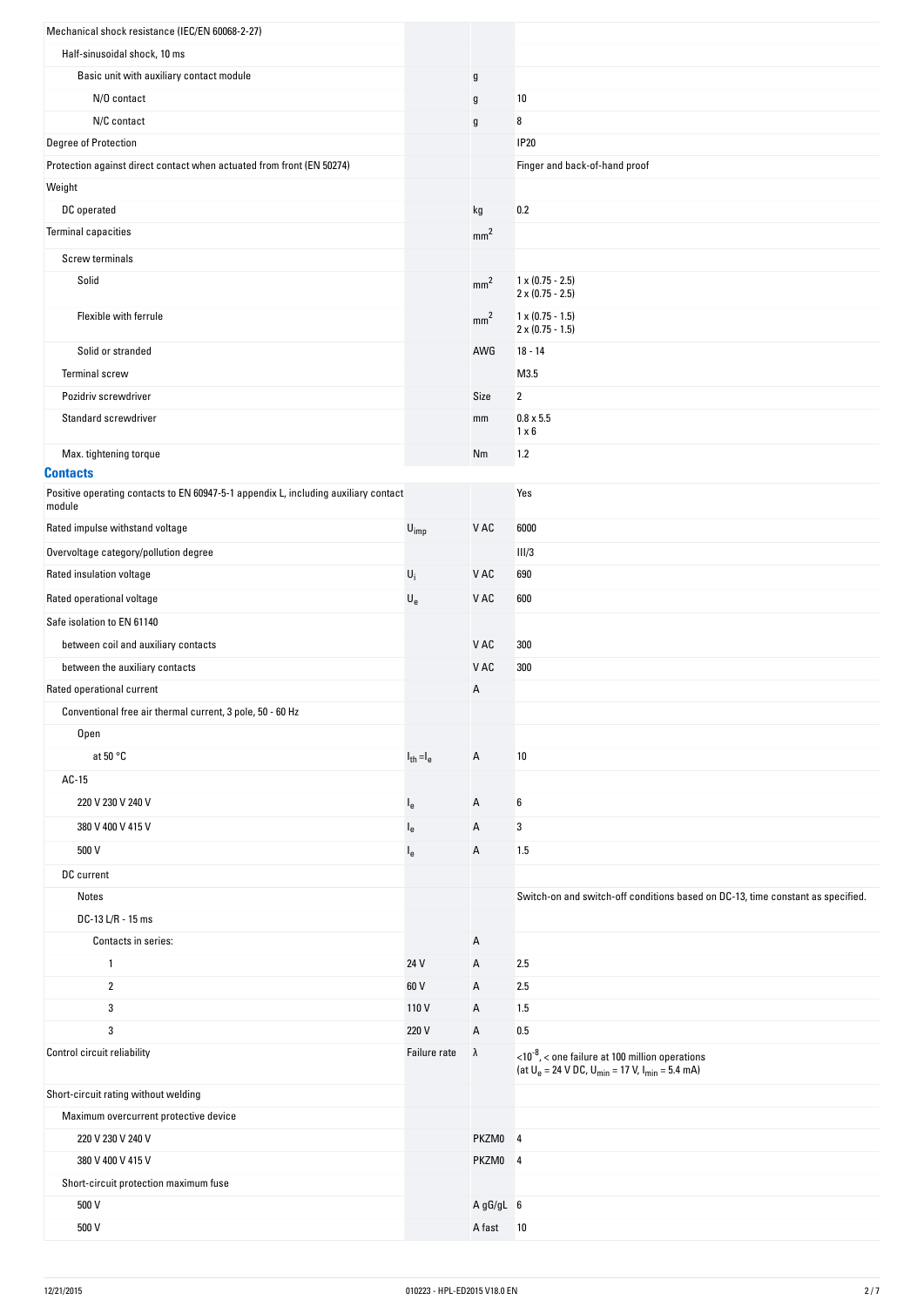|         | W       | 0.3                                                                              |
|---------|---------|----------------------------------------------------------------------------------|
|         |         |                                                                                  |
|         |         |                                                                                  |
|         |         |                                                                                  |
|         |         | Smoothed DC, three-phase bridge rectifiers or smoothed double-wave rectification |
|         |         | $0.85$ 1.3                                                                       |
| Pick-up | $x U_c$ | $0.7 - 1.3$                                                                      |
|         |         |                                                                                  |
|         |         |                                                                                  |
|         | VA/W    | 2.6                                                                              |
|         | %DF     | 100                                                                              |
|         |         |                                                                                  |
|         | ms      | $26 - 35$                                                                        |
|         | ms      | $15 - 25$                                                                        |
|         | ms      | 70                                                                               |
|         |         |                                                                                  |

## **Design-verification-as-per-IEC/EN-61439**

| Technical data for design verification                                                                                    |                   |    |                                                                                                                                     |
|---------------------------------------------------------------------------------------------------------------------------|-------------------|----|-------------------------------------------------------------------------------------------------------------------------------------|
| Rated operational current for specified heat dissipation                                                                  | $I_n$             | A  | 6                                                                                                                                   |
| Heat dissipation per pole, current-dependent                                                                              | $P_{vid}$         | W  | 0.4                                                                                                                                 |
| Equipment heat dissipation, current-dependent                                                                             | $P_{vid}$         | W  | 0                                                                                                                                   |
| Static heat dissipation, non-current-dependent                                                                            | $P_{VS}$          | W  | 2.3                                                                                                                                 |
| Heat dissipation capacity                                                                                                 | $P_{\text{diss}}$ | W  | 0                                                                                                                                   |
| Operating ambient temperature min.                                                                                        |                   | °C | $-25$                                                                                                                               |
| Operating ambient temperature max.                                                                                        |                   | °C | 50                                                                                                                                  |
| IEC/EN 61439 design verification                                                                                          |                   |    |                                                                                                                                     |
| 10.2 Strength of materials and parts                                                                                      |                   |    |                                                                                                                                     |
| 10.2.2 Corrosion resistance                                                                                               |                   |    | Meets the product standard's requirements.                                                                                          |
| 10.2.3.1 Verification of thermal stability of enclosures                                                                  |                   |    | Meets the product standard's requirements.                                                                                          |
| 10.2.3.2 Verification of resistance of insulating materials to normal heat                                                |                   |    | Meets the product standard's requirements.                                                                                          |
| 10.2.3.3 Verification of resistance of insulating materials to abnormal heat<br>and fire due to internal electric effects |                   |    | Meets the product standard's requirements.                                                                                          |
| 10.2.4 Resistance to ultra-violet (UV) radiation                                                                          |                   |    | Meets the product standard's requirements.                                                                                          |
| 10.2.5 Lifting                                                                                                            |                   |    | Does not apply, since the entire switchgear needs to be evaluated.                                                                  |
| 10.2.6 Mechanical impact                                                                                                  |                   |    | Does not apply, since the entire switchgear needs to be evaluated.                                                                  |
| 10.2.7 Inscriptions                                                                                                       |                   |    | Meets the product standard's requirements.                                                                                          |
| 10.3 Degree of protection of ASSEMBLIES                                                                                   |                   |    | Does not apply, since the entire switchgear needs to be evaluated.                                                                  |
| 10.4 Clearances and creepage distances                                                                                    |                   |    | Meets the product standard's requirements.                                                                                          |
| 10.5 Protection against electric shock                                                                                    |                   |    | Does not apply, since the entire switchgear needs to be evaluated.                                                                  |
| 10.6 Incorporation of switching devices and components                                                                    |                   |    | Does not apply, since the entire switchgear needs to be evaluated.                                                                  |
| 10.7 Internal electrical circuits and connections                                                                         |                   |    | Is the panel builder's responsibility.                                                                                              |
| 10.8 Connections for external conductors                                                                                  |                   |    | Is the panel builder's responsibility.                                                                                              |
| 10.9 Insulation properties                                                                                                |                   |    |                                                                                                                                     |
| 10.9.2 Power-frequency electric strength                                                                                  |                   |    | Is the panel builder's responsibility.                                                                                              |
| 10.9.3 Impulse withstand voltage                                                                                          |                   |    | Is the panel builder's responsibility.                                                                                              |
| 10.9.4 Testing of enclosures made of insulating material                                                                  |                   |    | Is the panel builder's responsibility.                                                                                              |
| 10.10 Temperature rise                                                                                                    |                   |    | The panel builder is responsible for the temperature rise calculation. Eaton will<br>provide heat dissipation data for the devices. |
| 10.11 Short-circuit rating                                                                                                |                   |    | Is the panel builder's responsibility. The specifications for the switchgear must be<br>observed.                                   |
| 10.12 Electromagnetic compatibility                                                                                       |                   |    | Is the panel builder's responsibility. The specifications for the switchgear must be<br>observed.                                   |
| 10.13 Mechanical function                                                                                                 |                   |    | The device meets the requirements, provided the information in the instruction<br>leaflet (IL) is observed.                         |

### **Technical-data-ETIM-6.0**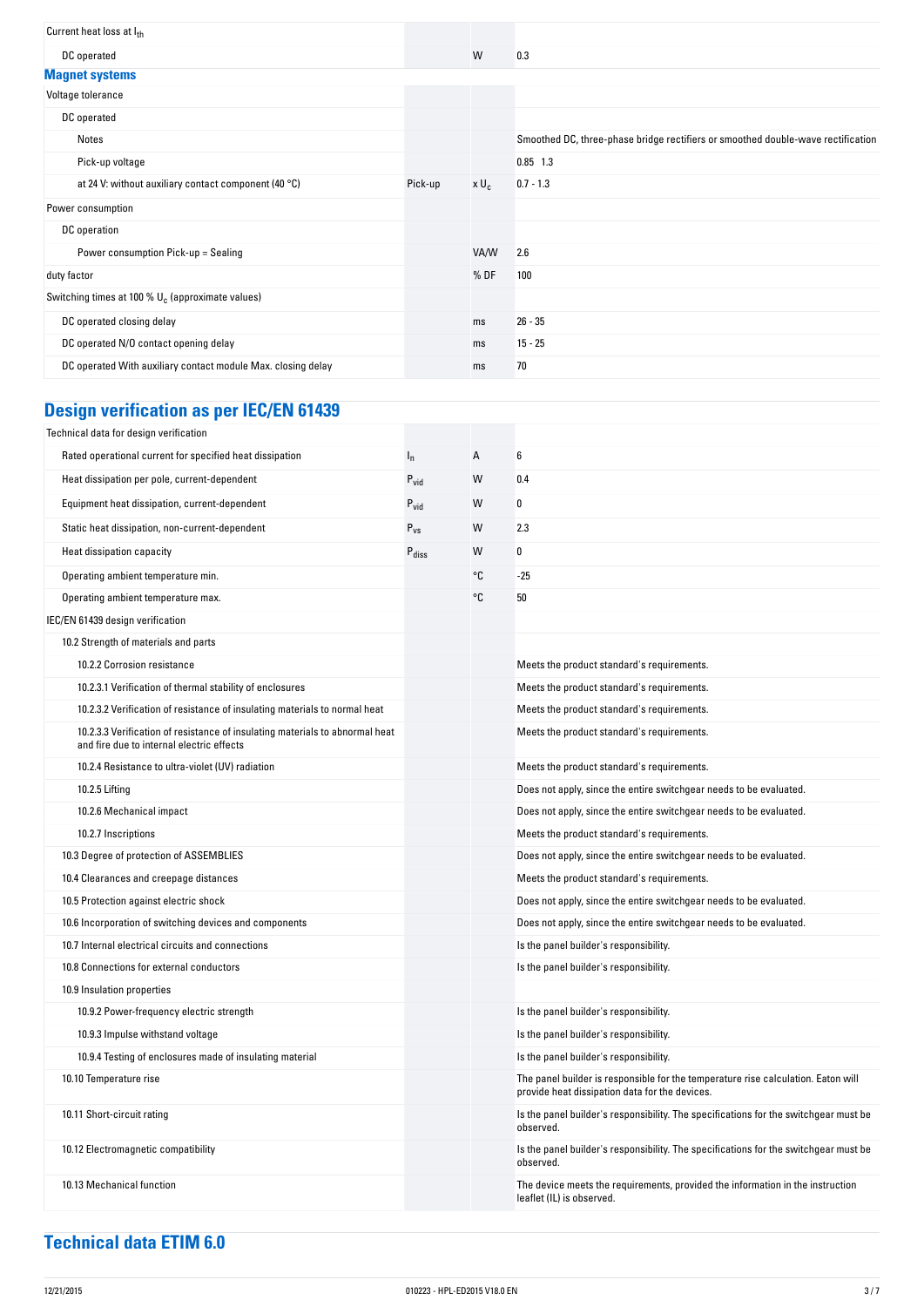| Low-voltage industrial components (EG000017) / Contactor relay (EC000196)                                                                                            |  |   |                  |
|----------------------------------------------------------------------------------------------------------------------------------------------------------------------|--|---|------------------|
| Electric engineering, automation, process control engineering / Low-voltage switch technology / Contactor (LV) / Contactor relay (ecl@ss8.1-27-37-10-01 [AAB716011]) |  |   |                  |
| Rated control supply voltage Us at AC 50HZ                                                                                                                           |  | V | $0 - 0$          |
| Rated control supply voltage Us at AC 60HZ                                                                                                                           |  | V | $0 - 0$          |
| Rated control supply voltage Us at DC                                                                                                                                |  | V | $24 - 24$        |
| Voltage type for actuating                                                                                                                                           |  |   | DC               |
| Rated operation current le, 400 V                                                                                                                                    |  | А | 3                |
| Connection type auxiliary circuit                                                                                                                                    |  |   | Screw connection |
| Mounting method                                                                                                                                                      |  |   | DIN-rail/screw   |
| Interface                                                                                                                                                            |  |   | No               |
| Number of auxiliary contacts as normally closed contact                                                                                                              |  |   | 0                |
| Number of auxiliary contacts as normally open contact                                                                                                                |  |   | 4                |
| Number of auxiliary contacts as normally closed contact, delayed switching                                                                                           |  |   | 0                |
| Number of auxiliary contacts as normally open contact, leading                                                                                                       |  |   | 0                |
| With LED indication                                                                                                                                                  |  |   | <b>No</b>        |
| Number of auxiliary contacts as change-over contact                                                                                                                  |  |   | 0                |
| Manual operation possible                                                                                                                                            |  |   | No               |

| <b>Approvals</b>                     |                                                           |
|--------------------------------------|-----------------------------------------------------------|
| <b>Product Standards</b>             | IEC/EN 60947-4-1; UL 508; CSA-C22.2 No. 14-05; CE marking |
| UL File No.                          | E29184                                                    |
| UL Category Control No.              | <b>NKCR</b>                                               |
| CSA File No.                         | 012528                                                    |
| CSA Class No.                        | 3211-03                                                   |
| North America Certification          | UL listed, CSA certified                                  |
| Specially designed for North America | No                                                        |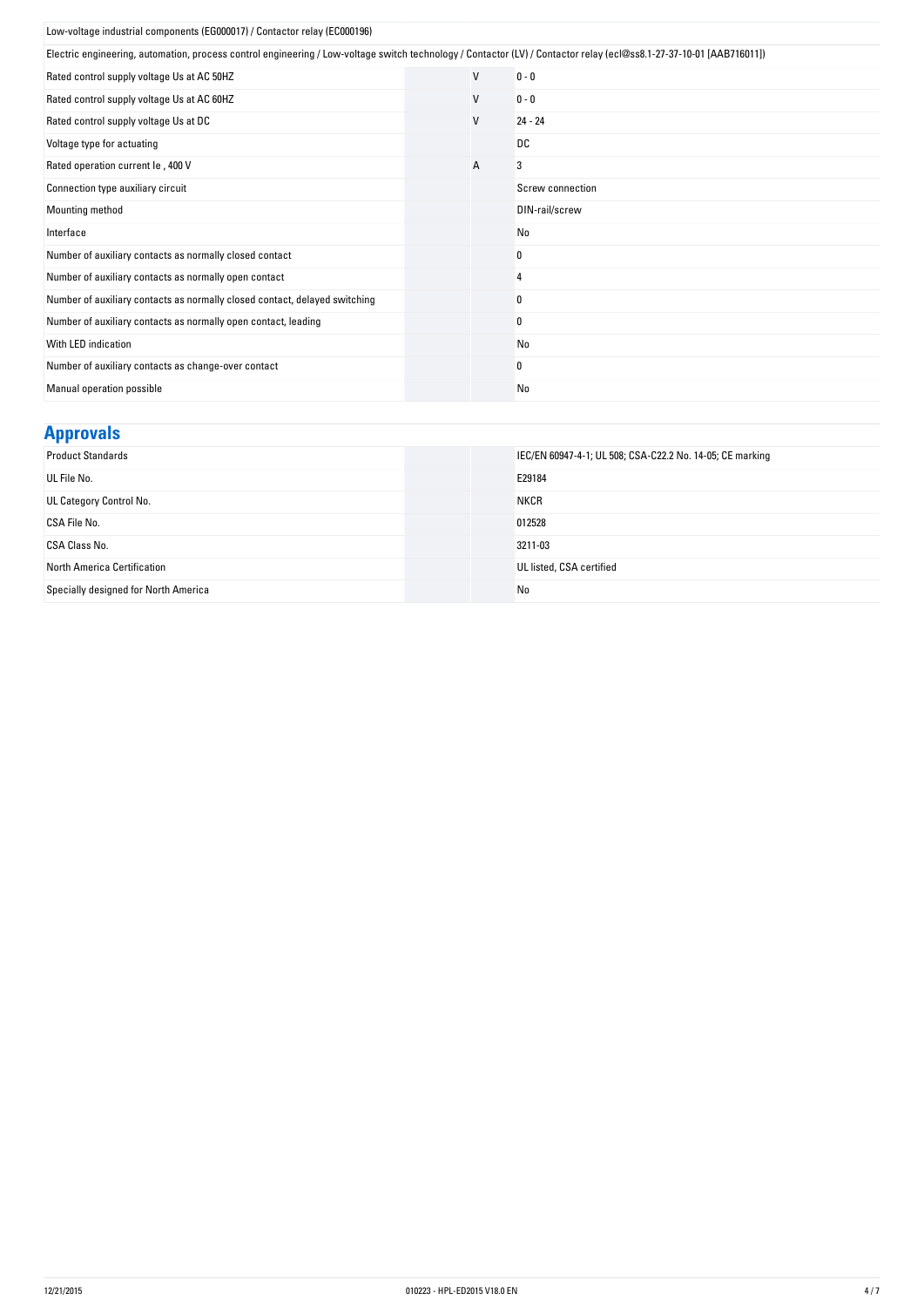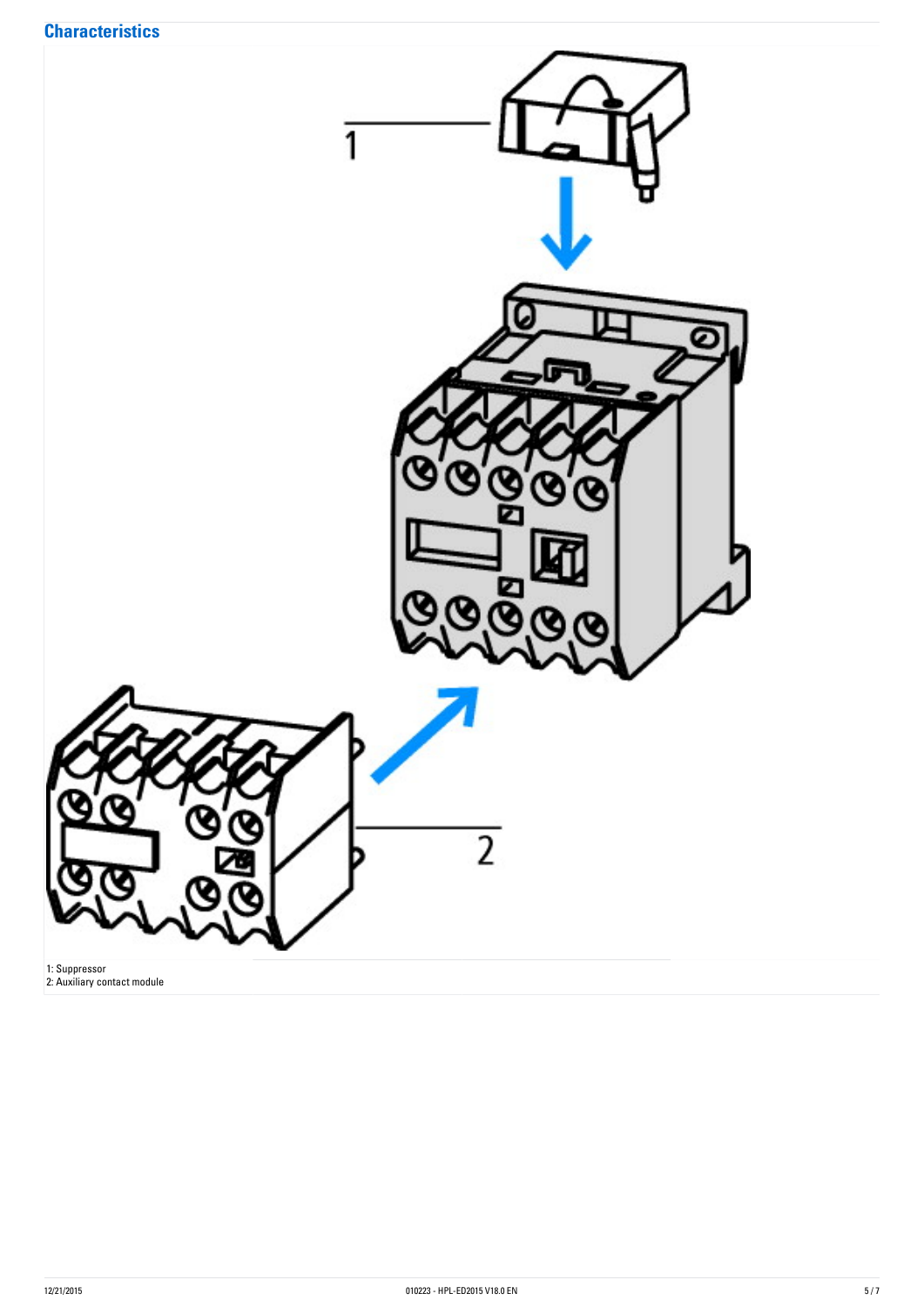

#### **Dimensions**